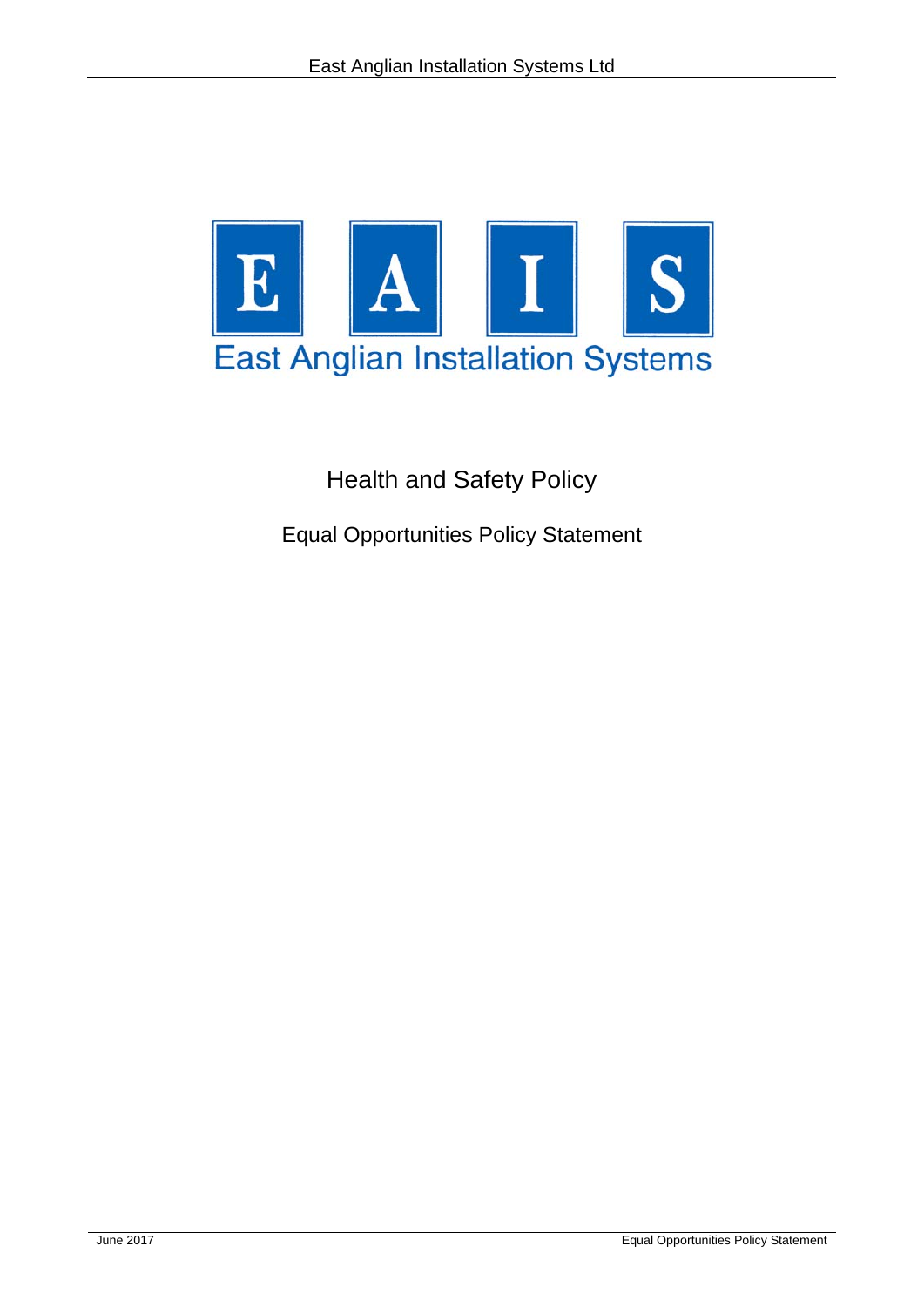## **Equal Opportunities Policy Statement**

East Anglian Installation Systems Ltd is committed to building an organisation that makes full use of the talents, skills, experience, and different cultural perspectives available in a multi-ethnic and diverse society, and where people feel they are respected and valued, and can achieve their potential regardless of race, colour, nationality, national or ethnic origins, sexual orientation, gender, disability or age.

East Anglian Installation Systems Ltd will follow the recommendations and guidance of the Equality and Human Rights Commission, in all our employment policies, procedures and practices, and in dealing with customers and members of the public.

## Equal Opportunity Policy

The aims of this policy are to ensure that:

- 1. No-one receives less favourable treatment, on grounds of any protected characteristic (including age, disability, gender reassignment, marriage/civil partnership, pregnancy/maternity, race, religion/belief, sex and sexual orientation); or is disadvantaged by any conditions, requirements, provisions, criteria, procedures or practices that cannot be justified on any other grounds.
- 2. No-one is victimised for taking action against any form of discrimination or harassment, or instructed or put under pressure to discriminate against, or harass, someone on the above grounds.
- 3. The organisation is free of unwanted conduct that violates the dignity of workers or creates an intimidating, hostile, degrading, offensive, or humiliating environment.
- 4. Opportunities for employment, training and promotion are equally open to male and female candidates, candidates from all racial groups, candidates with or without disabilities, and candidates of any age, and of any sexual orientation, religion or belief.
- 5. Selection for employment, promotion, transfer, training, and access to benefits, facilities and services, will be fair and equitable, and based solely on merit.

This policy applies to all aspects of employment, from recruitment to dismissal and former workers' rights.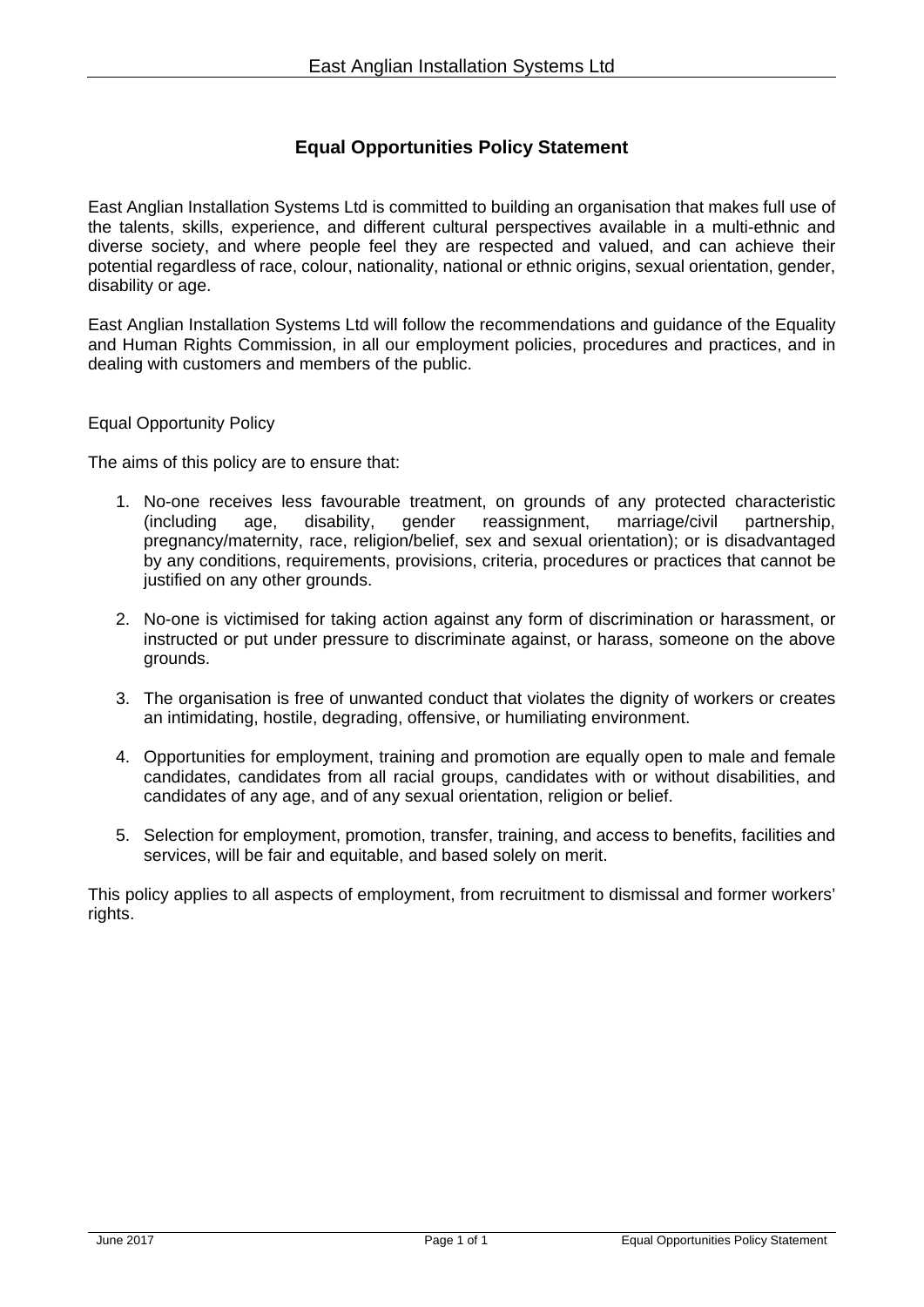We will take the following steps to put the policy into practice and make sure that it is achieving its aims:

- 1. The policy will be a priority for the organisation.
- 2. Mr Neil Williamson (Managing Director) will be responsible for the day to day operation of the policy.
- 3. The policy will be communicated to all workers and job applicants and will be placed on the company's intranet and website.
- 4. Workers and their representatives and trade unions will be consulted regularly about the policy, and about related action plans and strategies.
- 5. All workers will be trained on the policy, on their rights and responsibilities under the policy, and on how the policy will affect the way they carry out their duties. No-one will be in any doubt about what constitutes acceptable and unacceptable conduct in the organisation. Unacceptable conduct includes discrimination and harassment at work-related social functions.
- 6. Managers and workers in key decision-making areas will be trained on the discriminatory effects that provisions, practices, requirements, conditions, and criteria can have on some groups, and the importance of being able to justify decisions to apply them.
- 7. Complaints about discrimination or harassment in the course of employment will be regarded seriously, and may result in disciplinary sanctions, and even dismissal. The grievance procedure will be published in a form that is easily accessible.
- 8. Opportunities for employment, promotion, transfer and training will be advertised widely, internally and externally, and all applicants will be welcomed, irrespective of race, colour, nationality, ethnic or national origins, gender, sexual orientation, disability, age, religion or belief.
- 9. All workers will be encouraged to develop their skills and qualifications, and to take advantage of promotion and development opportunities in the organisation. All employees carrying out work of 'equal value' will receive equal pay, regardless of their sex, race or any other protected characteristic, and equal pay audits will be carried out as necessary.
- 10. Selection criteria will be entirely related to the job or training opportunity.
- 11. We will make reasonable changes to overcome physical and non-physical barriers that make it difficult for disabled employees to carry out their work, and for disabled customers to access our services.
- 12. We will take a flexible approach to working arrangements. We will consider requests for changes carefully and objectively and will accommodate them unless it would cause significant difficulties to the business or employees.
- 13. Information on the ethnic and racial background, gender, disability, and age of each worker and applicant for employment will be collected and analysed, to monitor each stage of the recruitment process. The information will be held in strictest confidence and will only be used to promote equality of opportunity. Information about the religion/belief and sexual orientation of employees may also be monitored. Monitoring may include promotion and training if necessary.
- 14. If the data shows that people from particular groups are under-represented in particular areas of work, lawful positive action training and encouragement will be considered for workers and